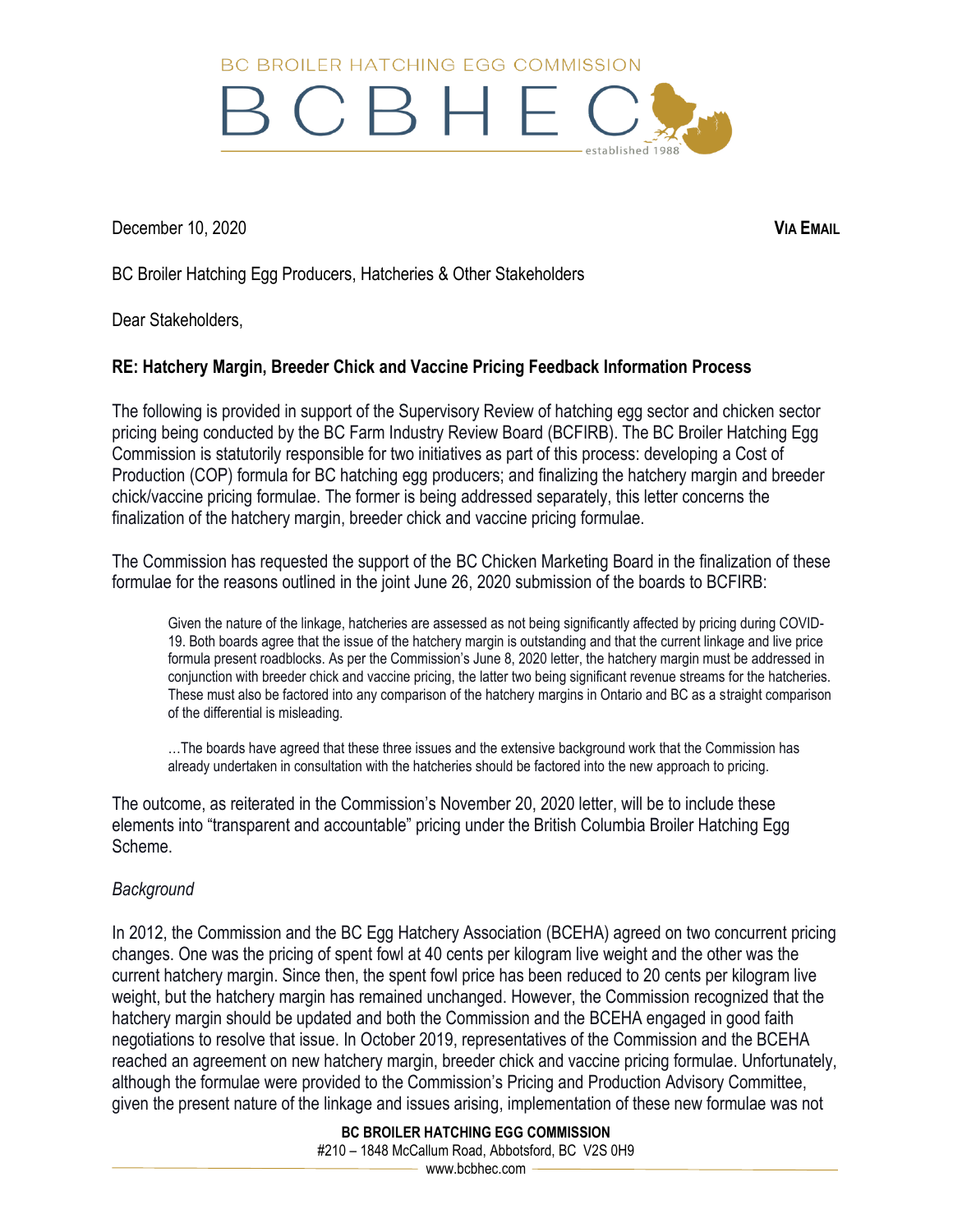

feasible. It is the Commission's objective that these formulae be implemented as part of the BC Farm Industry Review Board supervisory review of pricing.

This packaged option moves a fixed or "crystallized" margin for both breeders and vaccines into the hatchery margin. The margin would also have a 'cost-of-living' increase mechanism associated with it to ensure that the hatcheries' cost increases can be assessed by the Commission through third party verification. In return, producers can be confident in the formulae that the Commission uses to calculate the breeder chick and vaccination costs. Hatcheries using vaccines in addition to those in standard use (upon which the pricing formula is based) would be responsible for those costs. An industry committee will be established to review vaccine use as required and adjust the standard list (and formula pricing) from time to time as required. Again, this was all agreed to by representatives of the Commission and the BCEHA in October 2019.

Following the October 2019 agreement, the Commission forwarded the formulae package to MNP LLP for third-party verification. Subject to updating and ongoing transparency with respect to input data, the formulae were deemed to be sound.

The overall timeline for the Review process is laid out in the 'Components and Engagement Table' published on the Pricing website at [http://bcchickensectorpricingreview.com/.](http://bcchickensectorpricingreview.com/) However, for purposes of the margin, breeder chick and vaccine formulae review, the following timeline applies:

- January 4, 2021 all initial comments and feedback from stakeholders to be received by the Commission.
- Early to mid-January 2021 (date TBD shortly) Hatchery Margin and Breeder Chick/Vaccine Pricing Roundtable to discuss the formulae, stakeholder submissions and Commission responses, following which this latest information will assessed by the Commission, with the support of the Chicken Board.

The Commission will be coordinating with the Chicken Board and Wendy Holm further steps in February as part of the overall review. As noted in the Components and Engagement Table, it is "a living document" and the February dates are subject to change.

The Commission looks forward to receiving your comments on the hatchery margin, breeder chick and vaccine pricing formulae.

Regards,

france N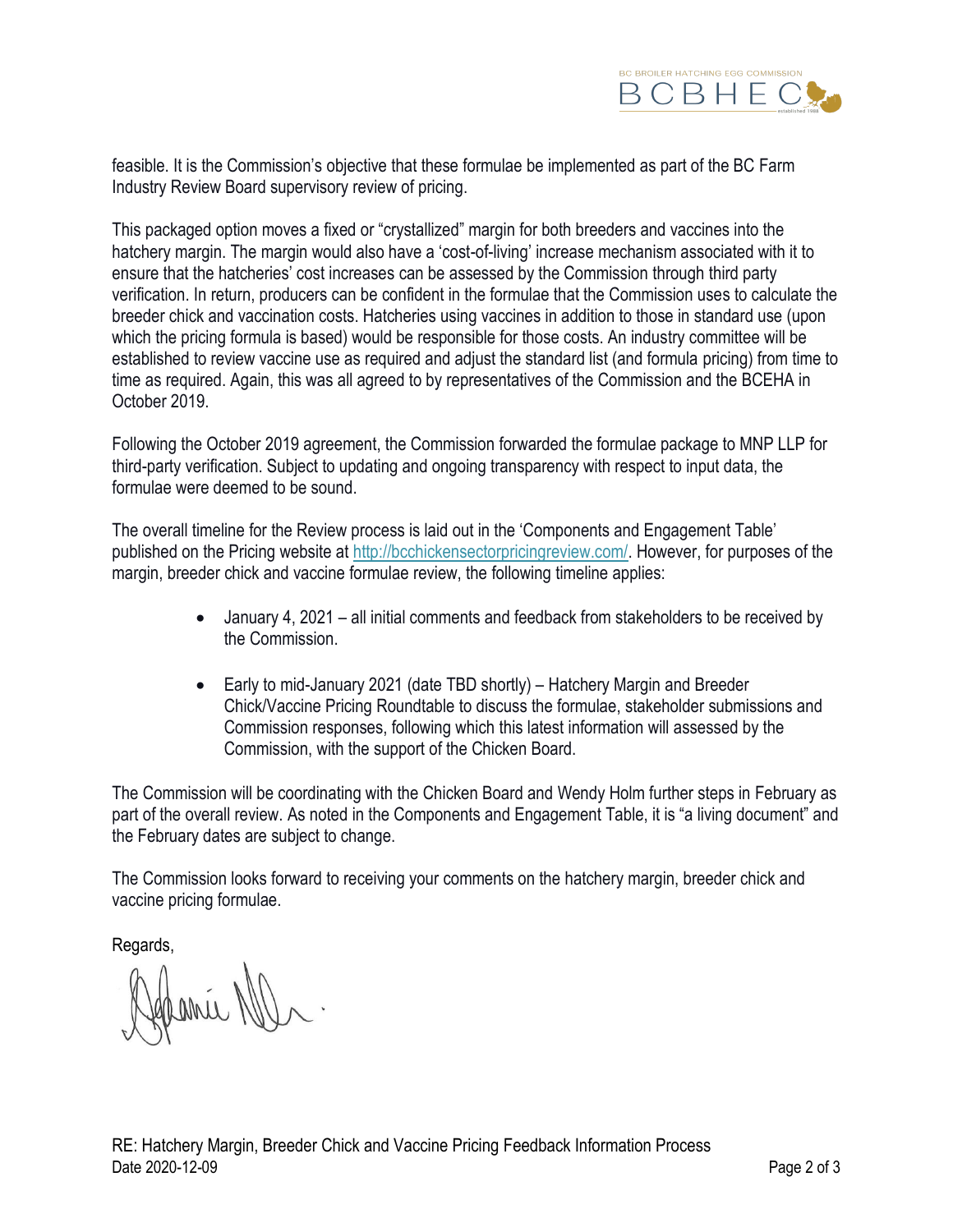

Stephanie Nelson, Executive Director BC Broiler Hatching Egg Commission

### **Attachment**

CC:

BC Farm Industry Review Board Wendy Holm, Supervisory Review Liaison Harvey Sasaki, BC Chicken Marketing Board Bill Vanderspek, BC Chicken Marketing Board Ryan Whitmore, BC Egg Hatchery Association Bryan Brandsma, BC Hatching Egg Producers' Association Dale Krahn, BC Growers' Association Blair Shier, Primary Poultry Processors Association of BC Craig Evans, Primary Poultry Processors Association of BC Commission website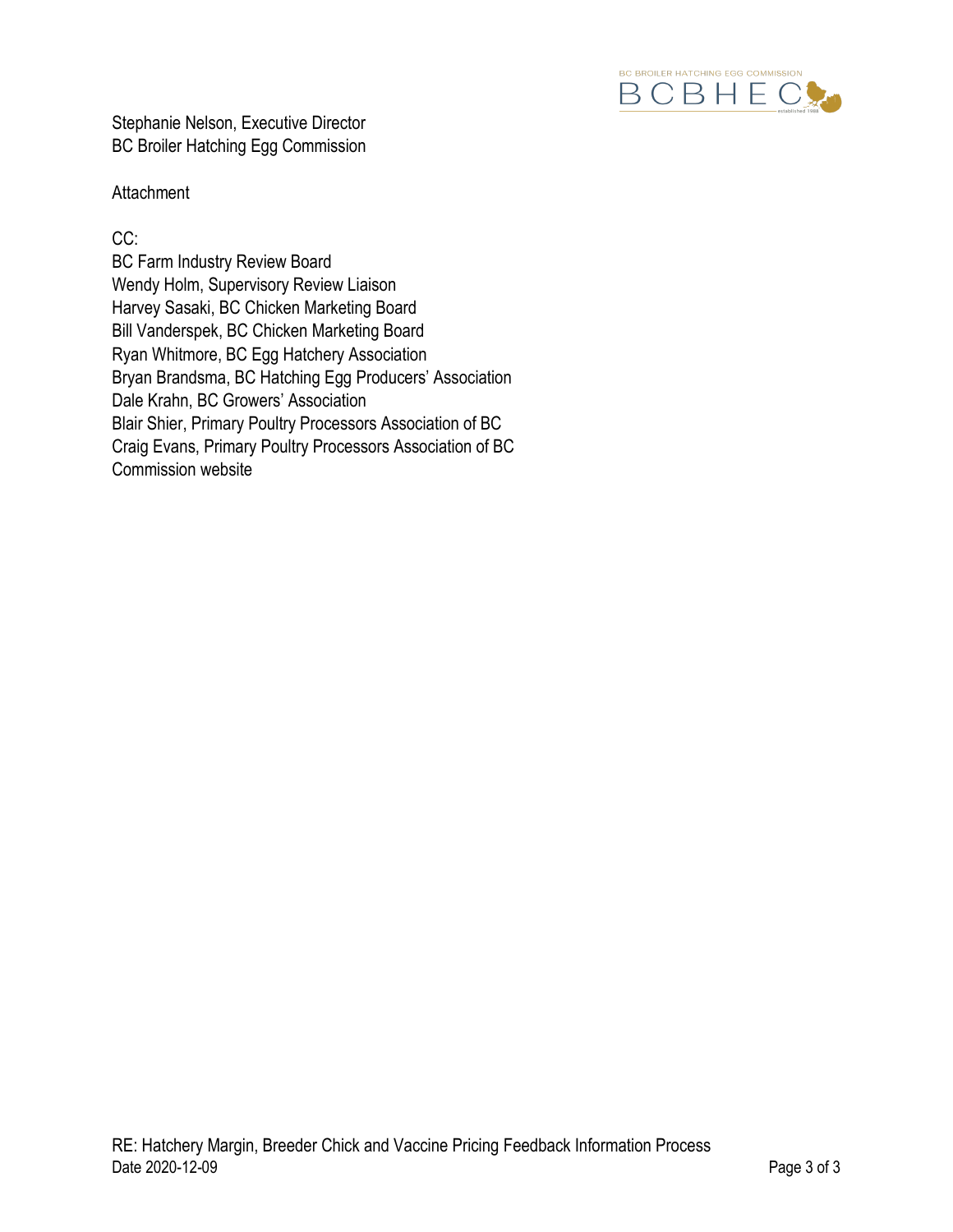# Hatchery Margin Calcs – for Sub‐Committee (UPDATED MARGINS)

| <b>Breeder</b><br><b>Price</b><br><b>Margin</b><br>(% on<br>Female<br><b>Breeder</b><br>Cost) | <b>Breeder</b><br><b>Price</b><br><b>Margin</b><br>(\$/Female<br>Breeder) -<br>crystallized,<br>remains as<br><b>breeder</b> cost | <b>Breeder</b><br><b>Price</b><br><b>Margin</b><br>$(4/SC)$ –<br>crystallized,<br>part of<br>hatchery<br>margin (to<br>get COLA) | <b>Hatchery</b><br><b>Margin</b><br>Increase<br>$(4/SC)$ –<br>pure<br>margin<br><i>increase</i> † | Crystall-<br>ization<br>bonus /<br>incentive‡ | <b>New BC</b><br><b>Margin</b><br>$Increase -$<br>with<br>crystallized<br><b>breeder</b><br>margint | Current<br><b>BC-ON</b><br><b>Margin</b><br>$S$ pread $-$<br>table next<br>page | <b>Revised</b><br><b>BC-ON</b><br><b>Margin</b><br><b>Spread</b> | w/o<br><b>Breeder</b><br>price<br>margin<br>(as kept<br>$$$ in cost<br>below) |
|-----------------------------------------------------------------------------------------------|-----------------------------------------------------------------------------------------------------------------------------------|----------------------------------------------------------------------------------------------------------------------------------|---------------------------------------------------------------------------------------------------|-----------------------------------------------|-----------------------------------------------------------------------------------------------------|---------------------------------------------------------------------------------|------------------------------------------------------------------|-------------------------------------------------------------------------------|
| 5%                                                                                            | \$0.4950                                                                                                                          | 0.43 <sub>0</sub>                                                                                                                | 1.75C                                                                                             | 0.30C                                         | 2.48 <sup>†</sup>                                                                                   | 6.41 <sup>t</sup>                                                               | 3.93 <sub>0</sub>                                                | 4.36¢                                                                         |
| 10%                                                                                           | \$0.9900                                                                                                                          | 0.86 <sub>C</sub>                                                                                                                | 1.75C                                                                                             | 0.15 <sub>C</sub>                             | 2.76 <sup>th</sup>                                                                                  | 6.41C                                                                           | 3.65C                                                            | 4.51 <sup>t</sup>                                                             |
| 15%                                                                                           | \$1.4850                                                                                                                          | 1.29C                                                                                                                            | 1.75C                                                                                             | 0.00C                                         | 3.04 <sub>0</sub>                                                                                   | 6.41C                                                                           | 3.37 <sup>th</sup>                                               | $4.66\ell$                                                                    |
| 20%                                                                                           | \$1.9800                                                                                                                          | $1.72$ ¢                                                                                                                         | 1.28C                                                                                             | 0.00C                                         | 3.00C                                                                                               | 6.41C                                                                           | 3.41 <sub>0</sub>                                                | 5.13 $\mathcal{L}$                                                            |

Hatchery Margin & Breeder Margin (What a Breeder margin means in Saleable Chick)

Blue highlight = recommendation; † Receives annual COLA; ‡ Negotiable item

- Current price, female breeder chick: \$9.90.
- See formulae to derive cost, and gross profit (margin), on next page.
- **•** Female breeder chick margin at 20%, in dollars =  $$1.98 / $9.90 = 20$ %.
- Female breeder chick margin at 20%, in cents per saleable chick =  $$1.98 / 115$  SC = 1.72  $\ell$ /SC.
- Optional: Crystallization bonus/incentive of 0.15₵ at 10%, 0.30₵ at 5%.

### Breeder Price

| <b>Option</b> | <b>Cost Formula</b>                                                     | <b>Margin Amount / Location</b>                                |
|---------------|-------------------------------------------------------------------------|----------------------------------------------------------------|
| A             | Breeder Co. $(5)$ + Forex $(5)$ + Services $(5)$                        | Crystallized as $\oint$ /SC in<br>Hatchery Margin <sup>+</sup> |
|               | Breeder Co. $(\xi)$ + Forex $(\xi)$ + Services $(\xi)$ + Margin $(\xi)$ | Crystallized as \$ in breeder<br>cost formula <sup>†</sup>     |

Blue highlight = recommendation; † Receives annual COLA; ‡ May receive annual COLA

- **•** Breeder Co. (\$) is cost from breeder companies in USD.
- Forex (\$) is a calculation (TBD) to translate USD to CAD. Use of Bank of Canada rates expected.
- Services (\$) is for services such as dubbing, beak trimming, etc.
- Option that crystallized margin (\$) left in breeder cost formula could be indexed (COLA).